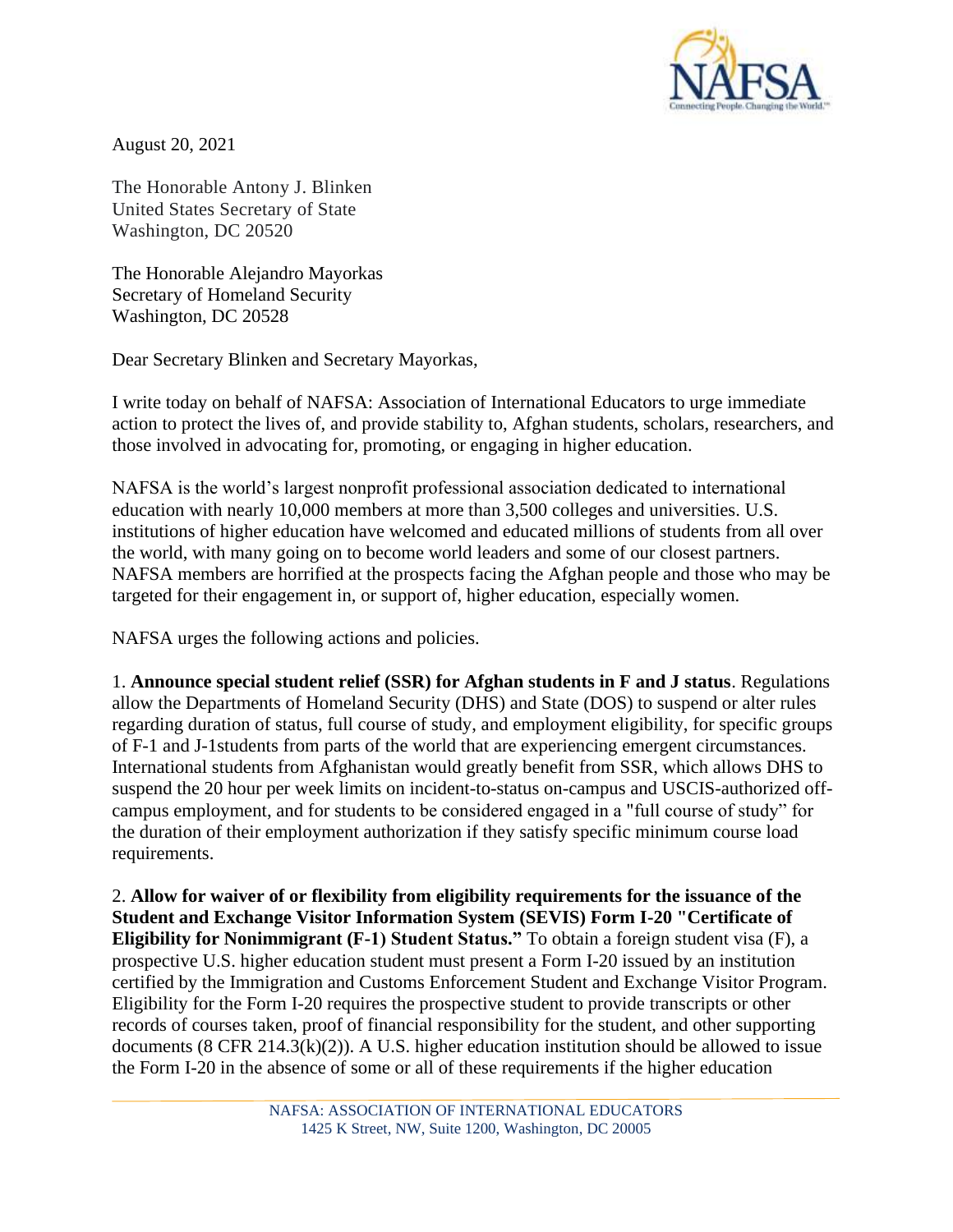institution determines that alternative requirements meet the standard for admission to the institution. The exigent circumstances require the utmost flexibility for Afghans seeking to begin or continue their higher education.

3. **Allow humanitarian parole for Afghan students, scholars, researchers and create a new category for Afghan women.** Application for humanitarian parole is available for people who have a compelling emergency and there is an urgent humanitarian reason or significant public benefit to allowing an individual to temporarily enter the United States. Afghan students, scholars, and researchers, especially women, now meet this standard. The filing, review, and approval process should be streamlined. Work authorization and other benefits should be available to those granted humanitarian parole.

NAFSA supports the creation of a new "humanitarian parole category for certain at-risk Afghan women leaders, activists, human rights defenders" and others as recommended in an August 26, 2021, bipartisan letter signed by 46 senators to the Biden-Harris administration.

The senator's letter states that they and their staff are "receiving regular reports regarding the targeting, threatening, kidnapping, torturing, and assassinations of women for their work defending and promoting democracy, equality, higher education, and human rights." "Defending and promoting" higher education should be expanded to include women engaging in and pursuing higher education.

Throughout the 20-year period in Afghanistan, the U.S. government encouraged and supported Afghan women in their efforts to engage in public life and obtain higher education. The U.S. government should continue that support now by protecting their lives through the creation of a new humanitarian parole category for Afghan women.

4. **Waive the presumption of immigrant intent and unabandoned residence abroad conditions for F students and J exchange visitors and their families.** The requirement that F-1 and J-1 students, scholars, and researchers and their families prove that they intend to return to an unabandoned residence abroad following their stay in the United States should be waived. If a waiver is not possible, the requirement should be satisfied by an intent to return when conditions in Afghanistan are normalized.

5. **Waive the INA 212(e) two-year home residence requirement for J-1 exchange visitors and their dependents**. The Departments of State and Homeland Security should cooperate to waive the INA section 212(e) requirement that J-1 exchange visitors return to Afghanistan for two years following completion of an exchange visitor program that is funded by U.S. or Afghan government funding, because the J-1 participant's field of expertise is on the Department of State's Skills List for Afghanistan, or because the exchange visitor participated in a program of gradual medical education.

6. **Announce temporary protected status (TPS) for Afghans in the United States**. It is unclear when or if Afghan nationals will be able to return to Afghanistan. TPS should be made available as quickly as possible, with a rolling date of physical presence in the United States that